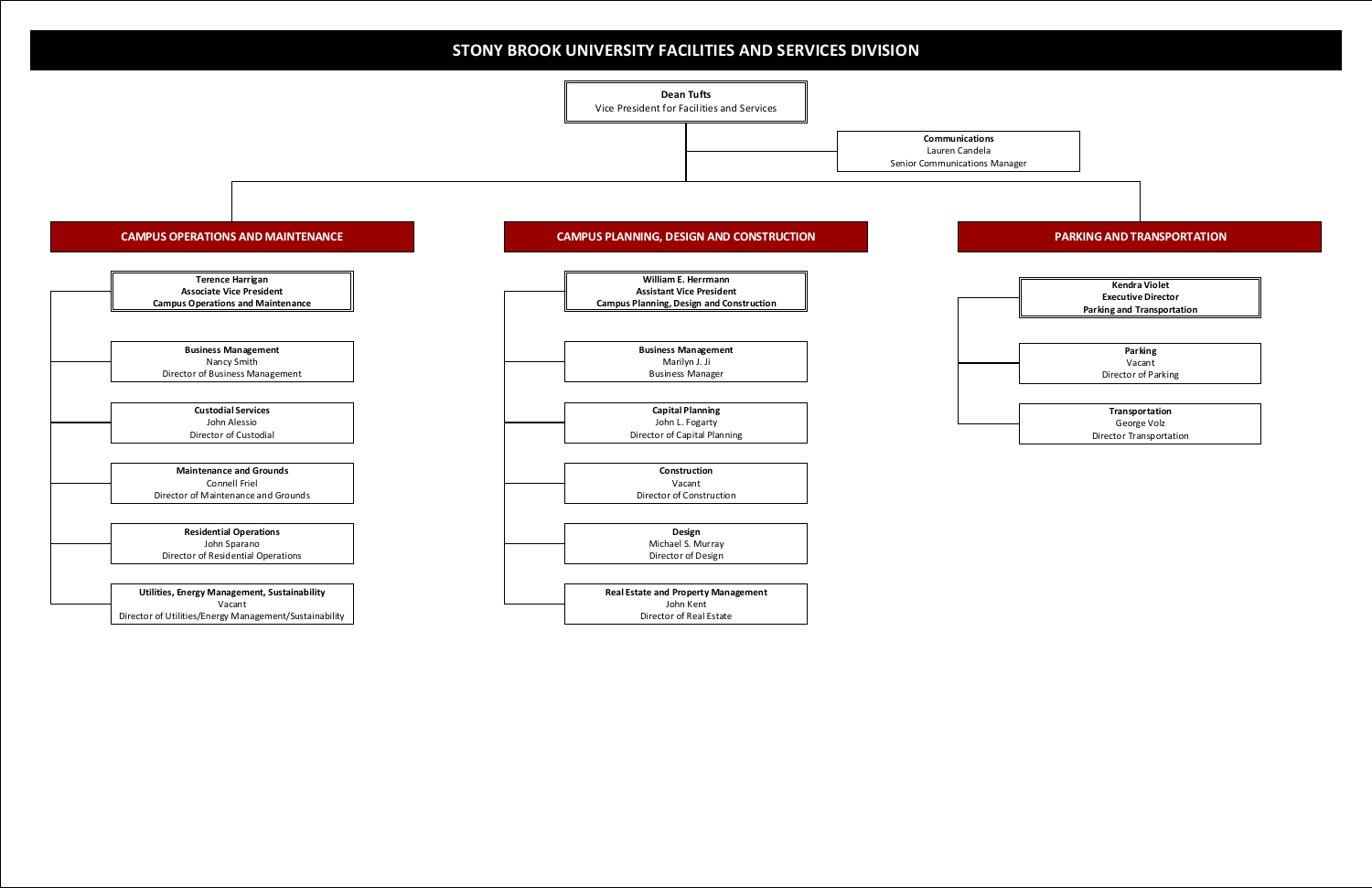Larry Dwork Assistant Director of Contract Management



John Kiesecher Assistant Contract Manager

Christine O'Neil Staff Assistant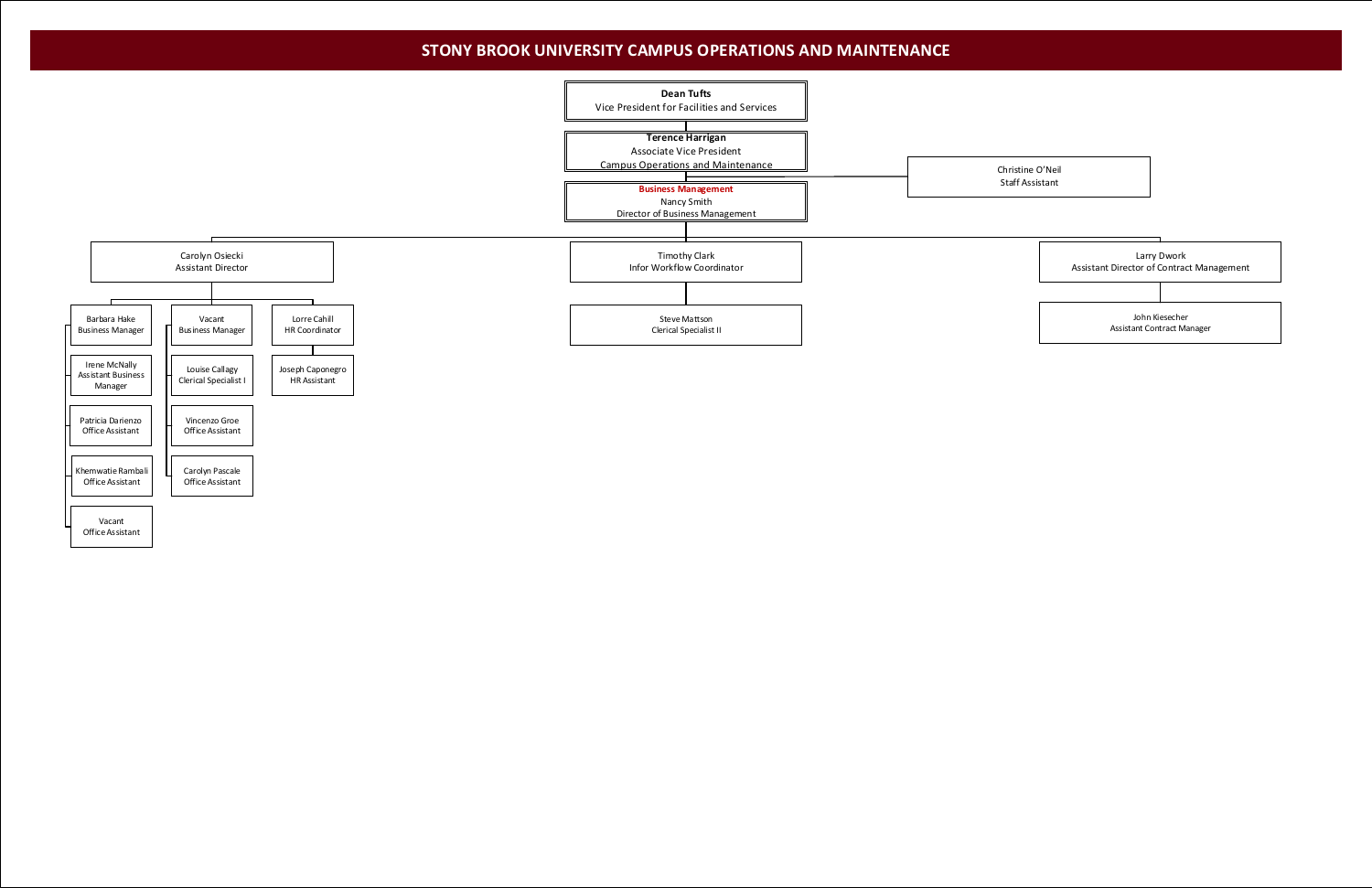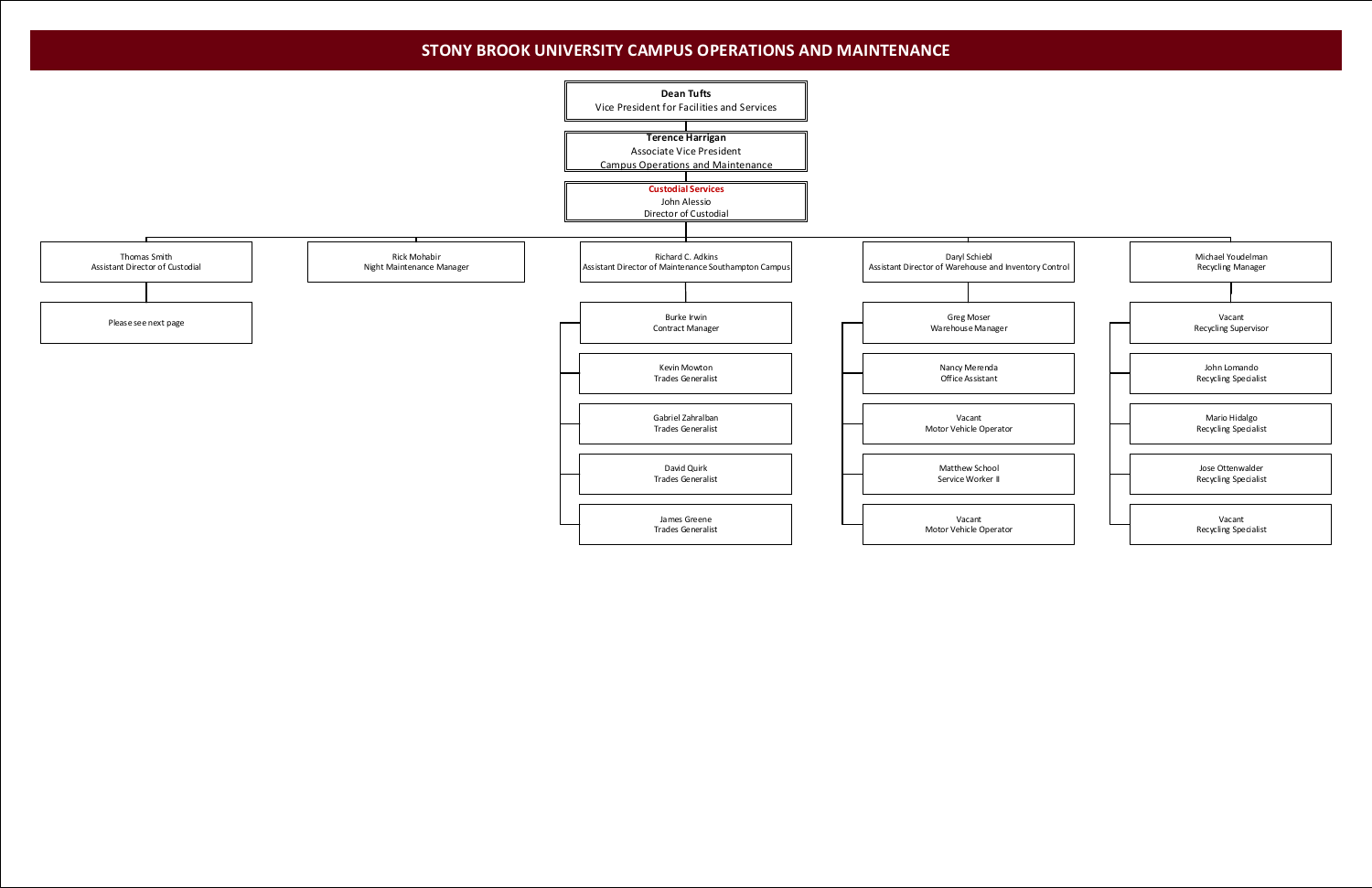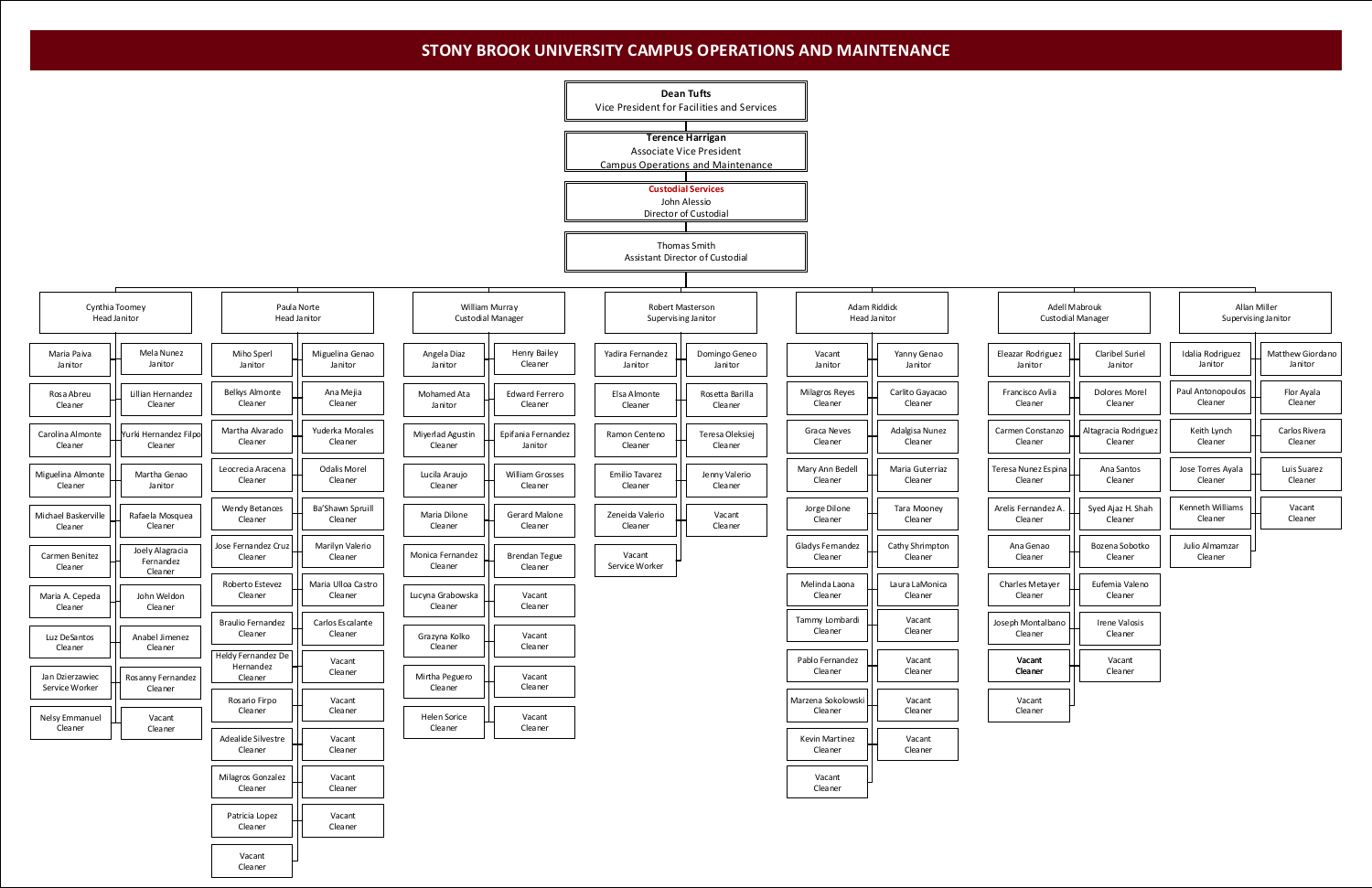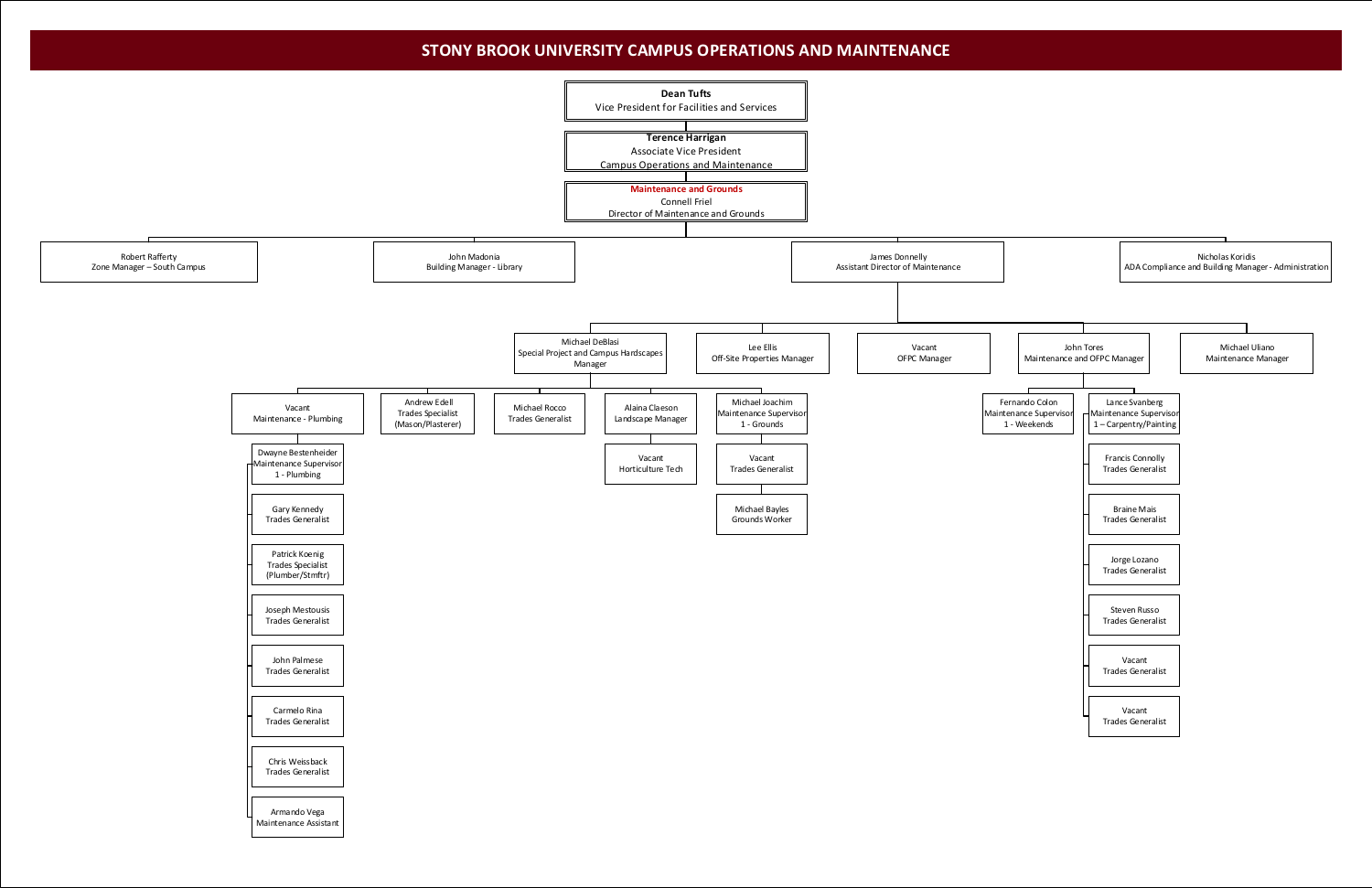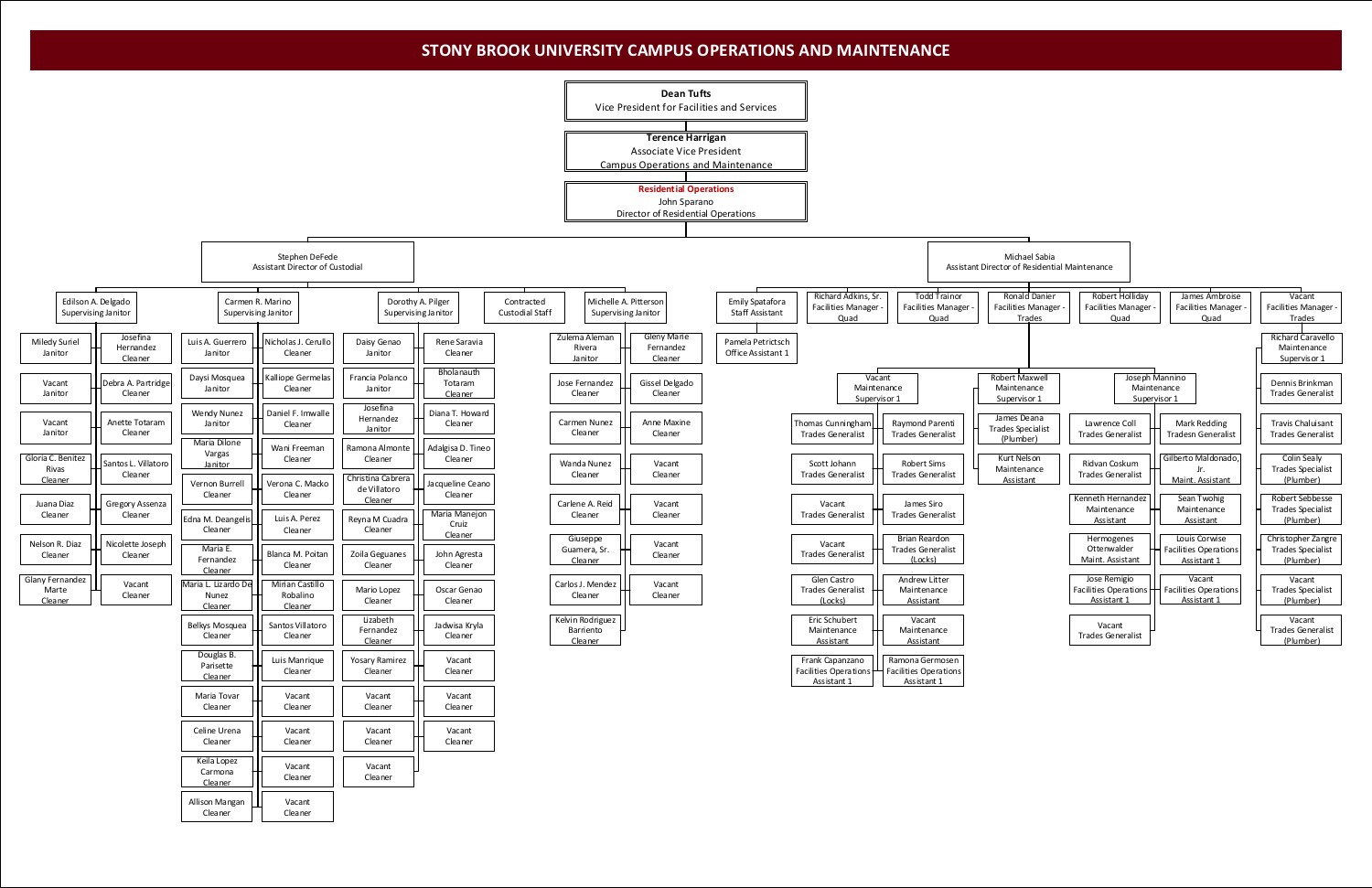

(Electrician)